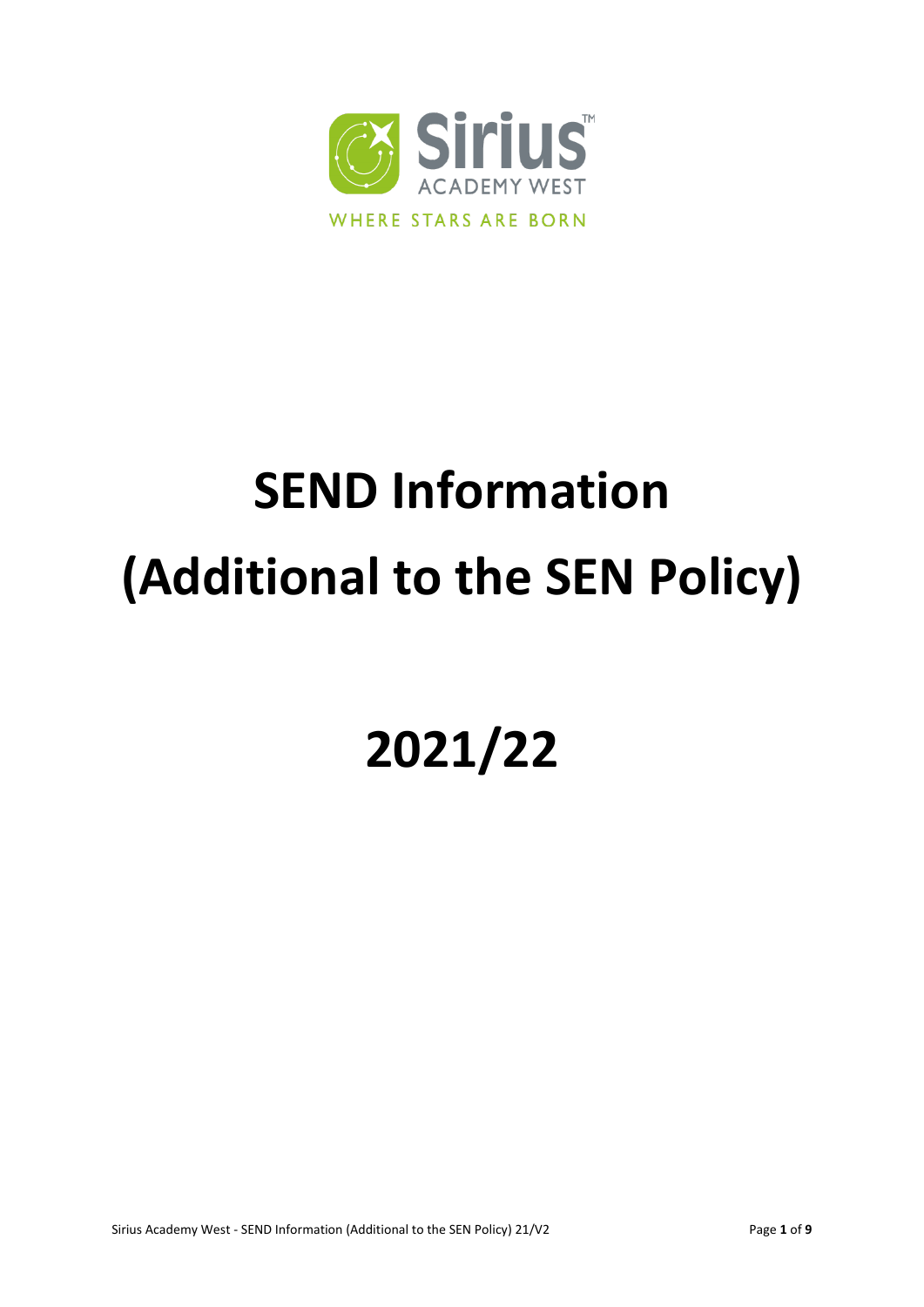# **Special Educational Needs and Disabilities**

#### **1 The Purpose of the SEND Information Document**

The purpose of this document is to ensure that all stakeholders, including parents, teaching staff and Directors understand and agree what is currently in place to meet the needs of young people with special educational needs and disabilities.

#### **Definition of Special Educational Needs (SEN)**

"A young person has SEN if they have a learning difficulty or disability which calls for special educational provision to be made for them. A young person of compulsory school age has a learning difficulty or disability if they:

- a) have a significantly greater difficulty in learning than the majority of others of the same age; or
- b) have a disability which prevents or hinders them from making use of educational facilities of a kind generally provided for others of the same age in mainstream schools or mainstream post-16 institutions."

SEN Code of Practice 2014

#### **Definition of Disability**

'A physical or mental impairment which has a substantial and long-term effect on the ability to carry out normal day-to-day activities'

Equality Act of 2010

#### **2. Special Educational Needs and Disability at Sirius Academy**

Sirius Academy currently supports young persons who have a range of special educational needs and disability (SEND). The Code of Practice 2014 describes four broad areas of SEND.

- 1. Communication and Interaction, including speech, language and communication needs (SLCN) and Autism Spectrum Disorder (ASD).
- 2. Cognition and Learning, including moderate learning difficulties (MLD), severe learning difficulties (SLD), profound and multiple learning difficulties (PMLD) and Specific Learning difficulties (SpLD), including Dyslexia and Dyspraxia.
- 3. Social, mental and emotional health, including attention deficit disorder (ADD), attention deficit hyperactivity disorder (ADHD), as well as other issues that are rooted in mental health.
- 4. Sensory and/or physical needs, including a range of physical difficulties (PD) as well as hearing impairment (HI), visual impairment (VI) and multisensory impairment (MSI).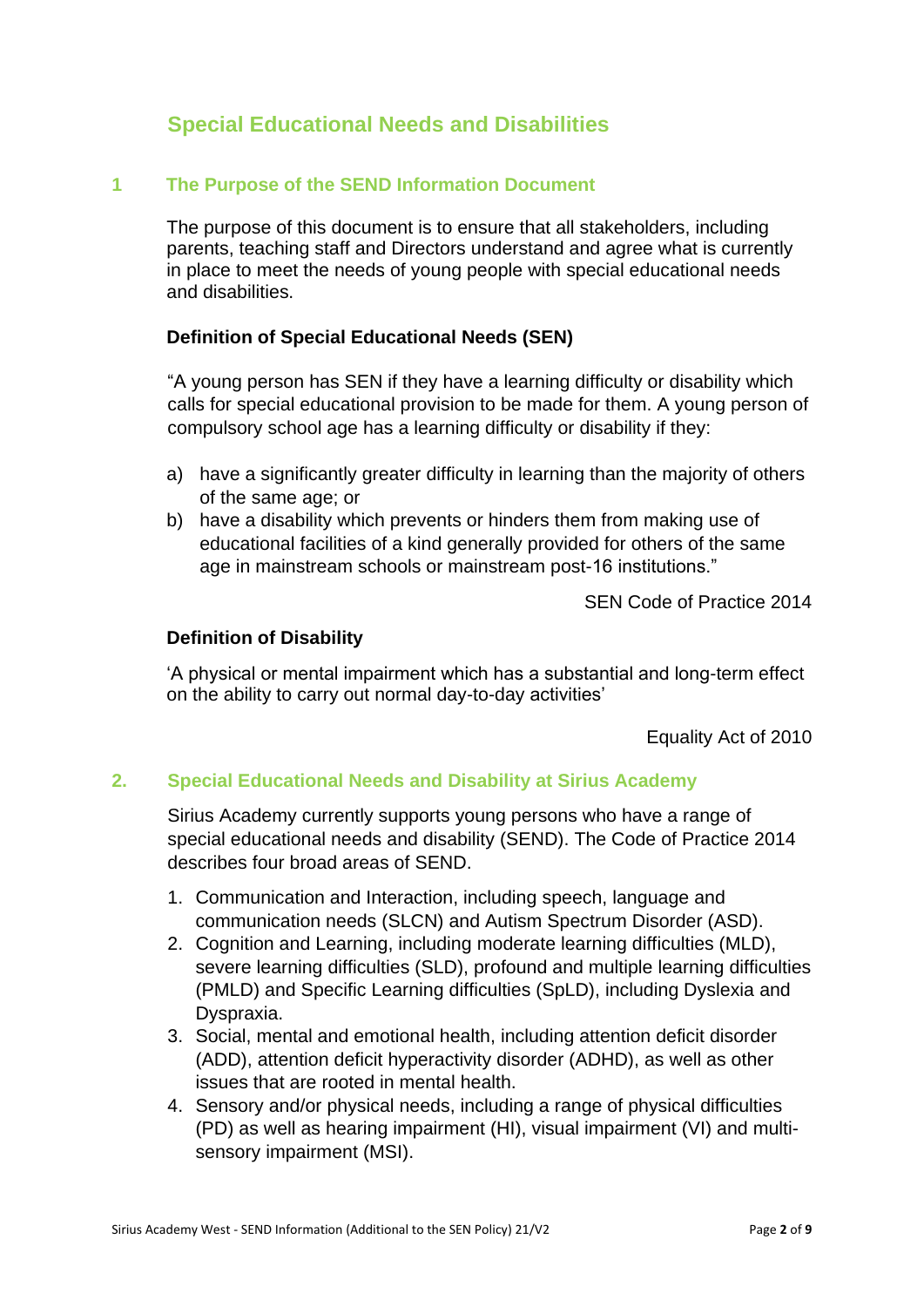Sirius Academy has direct experience of supporting young persons with all of the above, with the exception of PMLD.

# **3. Identification and Assessment of Students with SEND**

- a) Sirius Academy has a dedicated transition team, who are responsible for ensuring a successful start at secondary school for all our young people. As part of transition preparation, a wide variety of information is gathered about all students, including those with SEND. Where necessary, the SENDCO is involved in this process as it relates to students with SEND. Further assessments are carried out during this process and in the early stages of Year 7, including assessment of reading age, cognitive ability and prior attainment.
- b) This data is reviewed in detail by the SEND team and if necessary, further assessments may be carried out to enable appropriate interventions to be put in place.
- c) Through ongoing assessment and their knowledge of SEND, teaching staff at Sirius Academy are able to identify students who may be experiencing difficulties in their learning. If they consider that a young person may have SEND, there is a clear referral process to the SEN team in school, where further assessments of a young person's needs will be made.
- d) In order to make sure that staff are able to do this, a regular programme of CPD is available to staff regarding SEND. This may take to form of whole school training and Inclusion CPD sessions on specific types of SEND or aspects of SEND provision.
- e) The assessment of students with or without SEND is an ongoing process that ensures early identification of students who are not making expected progress for any reason, including the presence of SEND.
- f) Students who do not make adequate progress through the graduated approach may be further assessed by external agencies such as Educational Psychologists, IPASS, SENSS and Speech and Language Therapy services.

# **4. Making Provision for Students with SEND**

The policies outlined in this section apply to all students with SEND, whether or not they have EHC Plans.

Once the needs of a student have been identified as outlined above **(assess)**, suitable provision will be agreed in accordance with the specific needs of the young person **(plan)**. The provision will then be put in place for a period of time as agreed **(do)**, after which time progress will be checked **(review)**. It may be that in doing the intervention, further information is gathered which may require an earlier review. After reviewing progress and carrying out additional assessment if necessary, it may be decided to carry on with the provision, or to modify or change the programme as appropriate. This is known as the *Graduated Approach* of *Assess, Plan, Do, Review.*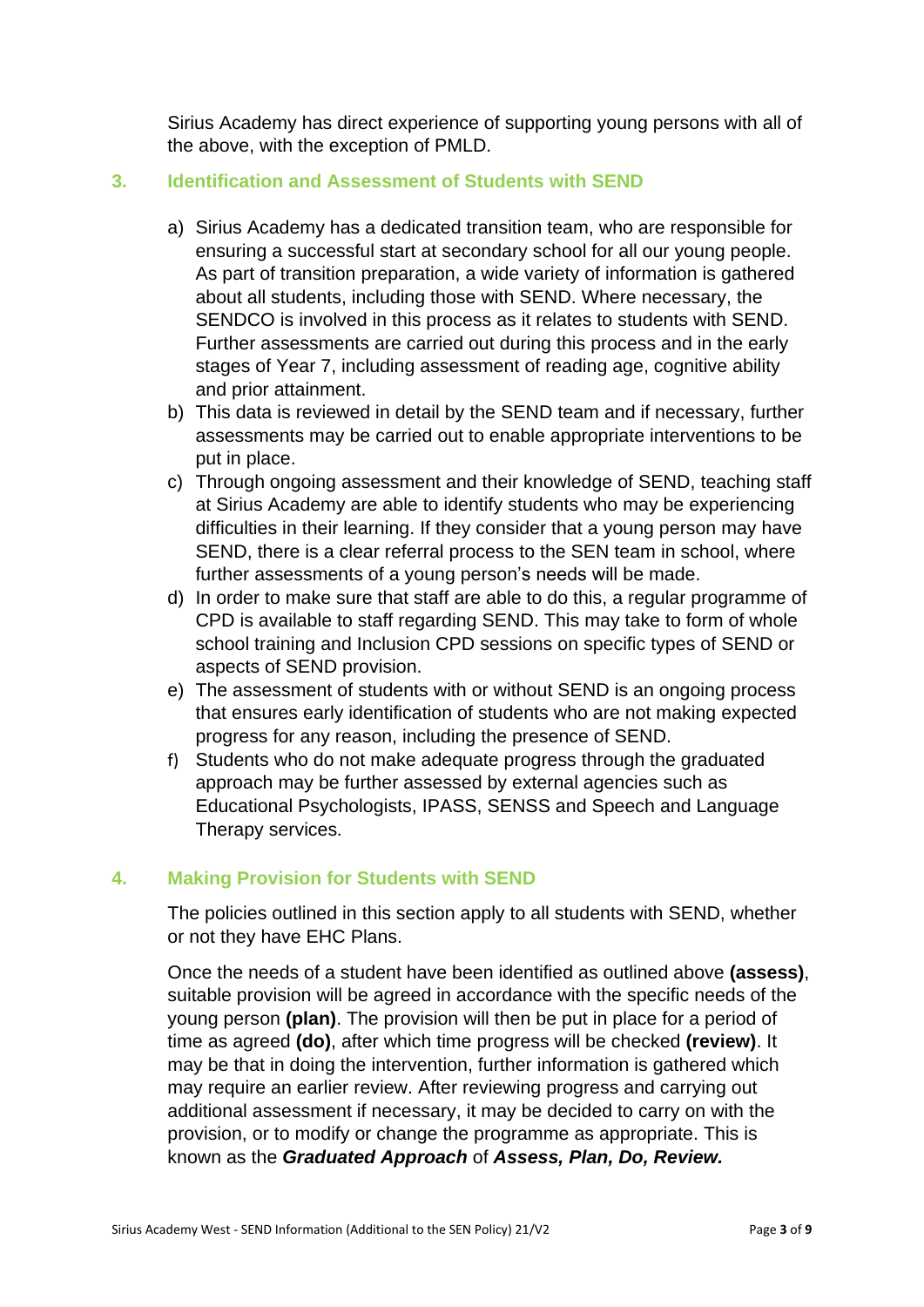The school closely monitors the progress of all students, including those with special educational needs. The effectiveness of the provision for these students is evaluated by ensuring that they make expected progress in relation to their starting point. This will be reviewed termly by class teachers in collaboration with parents, the SENDCO and the students themselves.

Students who are receiving support that is additional to or different from their peers, due to special educational needs will be assessed on a termly basis in all their subjects in line with the whole school. In addition, these students may be assessed in more specific terms using more detailed testing, to evaluate their level of progress in their specific area(s) of difficulty.

The approach to teaching students with special educational needs varies, dependent upon the need of the particular young person. Some of the interventions that are used at Sirius Academy are:

- a) In all cases, quality first teaching is at the heart of everything that we do at Sirius Academy. Differentiated provision for all high incidence SEND, for example dyslexia, is part of all classroom teaching.
- b) At KS3 students are withdrawn from lessons to work in small groups on a variety of literacy interventions, dependent upon their specific need.
- c) In KS4, students who need it, continue to receive literacy support to aid their progress across the curriculum.
- d) In KS3, students are withdrawn from a lesson to receive Social Skills intervention to support their social interaction.
- e) KS4 and KS3 students with emotional, mental and social developmental needs are supported in an on-site provision to assess and support their specific needs and to enable the provision of strategies to enhance classroom teaching.
- f) KS4 and KS3 students with emotional, mental and social developmental needs can be referred to an offsite provision to support their specific needs as well as support with their academic studies.
- g) Where a higher level of support is required, in-class assistance from Progress Support Assistant (PSA) may be put in place.

For those students who are particularly low ability the T Pathway is provided in Years 7 and 8, which has a nurturing approach. Students who will benefit from this approach receive additional English and Maths lessons. They access mainstream lessons in Science, PE, Art, Drama, Music, Humanities, Beliefs & Values and Design & Technology.

At KS4, a differentiated curriculum can be provided offering a more practical range of subjects, designed to allow students with a variety of needs to be able to access learning and qualifications at a level appropriate to their abilities.

Lunch time clubs are offered covering a variety of activities for all students, but especially for students who find unstructured time difficult to manage. For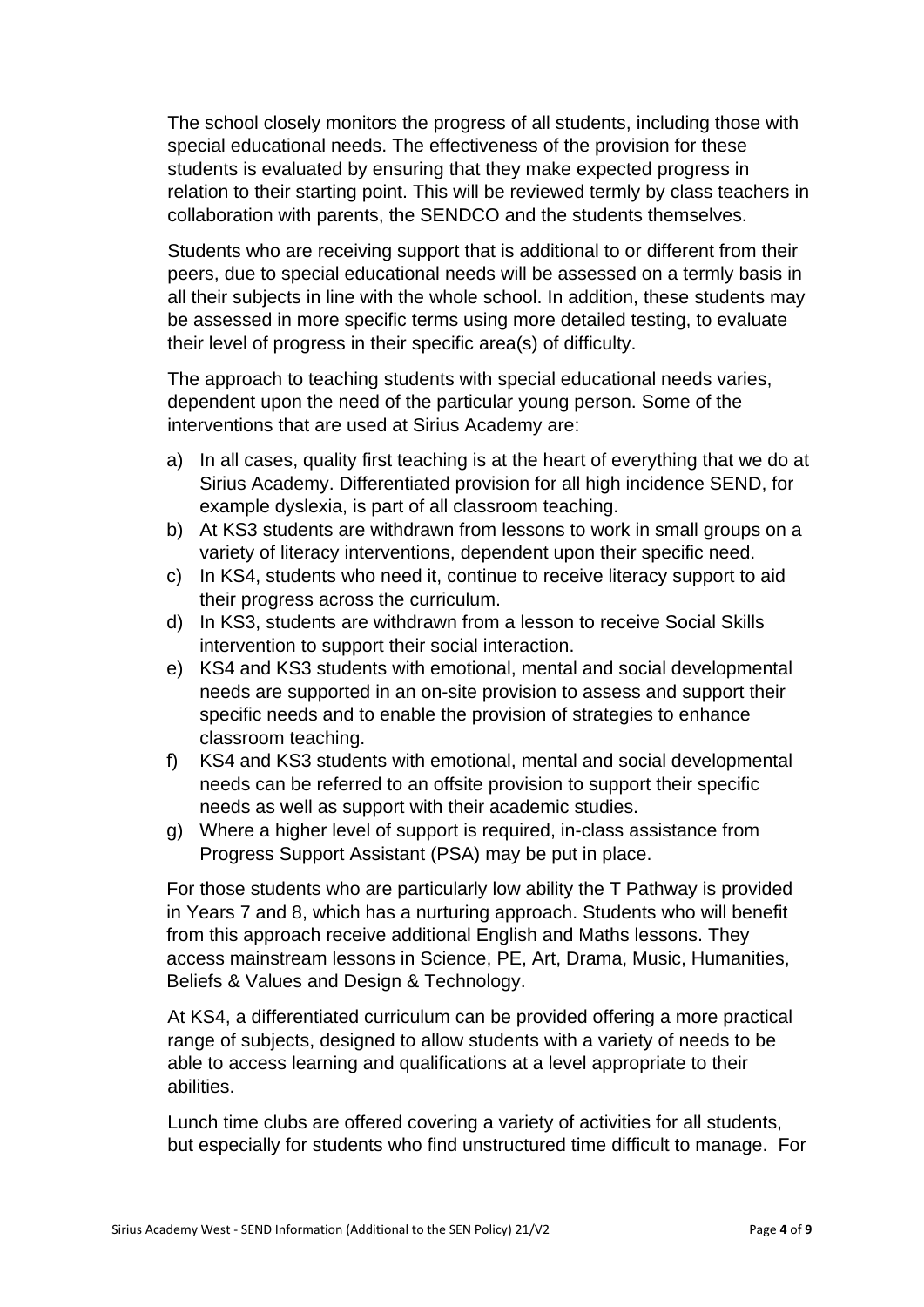some students, in a small number of cases, it may be necessary to provide supervision during unstructured times.

Progress Support Assistants (PSA) are highly trained, experienced and take different roles to provide personalised learning and intervention for students with special educational needs.

Current intervention programmes include:

- Social Skills Intervention
- Sensory Diet Intervention
- Lexia Reading Programme
- Dyslexia Intervention Programme
- Dyspraxia Intervention
- EAL Intervention
- Physiotherapy
- Emotional Literacy (ELSA)
- Personal Hygiene Support
- Numeracy Intervention
- Assessment of Access Arrangements for exams

#### **5. Special Educational Needs Coordinator (SENDCO)**

| <b>SENDCO:</b>                      | <b>Vicky Ritchie</b>          |
|-------------------------------------|-------------------------------|
| <b>Contact number: 01482 352939</b> |                               |
| Email:                              | Vritchie@siriusacademy.org.uk |

#### **6. Training of Staff in SEND**

Training on issues relating to SEND is provided to staff at Sirius Academy in a variety of ways.

- a) Whole school training is carried out across the school year during INSET sessions. Where appropriate, this may include training on SEND. In particular, at the beginning of the school year, staff are provided with direct training on the needs of new students who are joining the school in Year 7, who have SEND. Many of the ongoing staff inset sessions also include an element of SEND training.
- b) A range of additional Inclusion CPD sessions are provided for teaching staff throughout the year.
- c) Similar sessions by request from specific departments.
- d) New Progress Support Assistants (PSA) undergo an intensive training programme when they join the SEN team. This covers everything from general SEND Information, to how they can best support an individual young person in their learning.
- e) The Progress Support Assistants (PSA) have weekly briefings each Wednesday morning in addition to the weekly Inclusion meetings.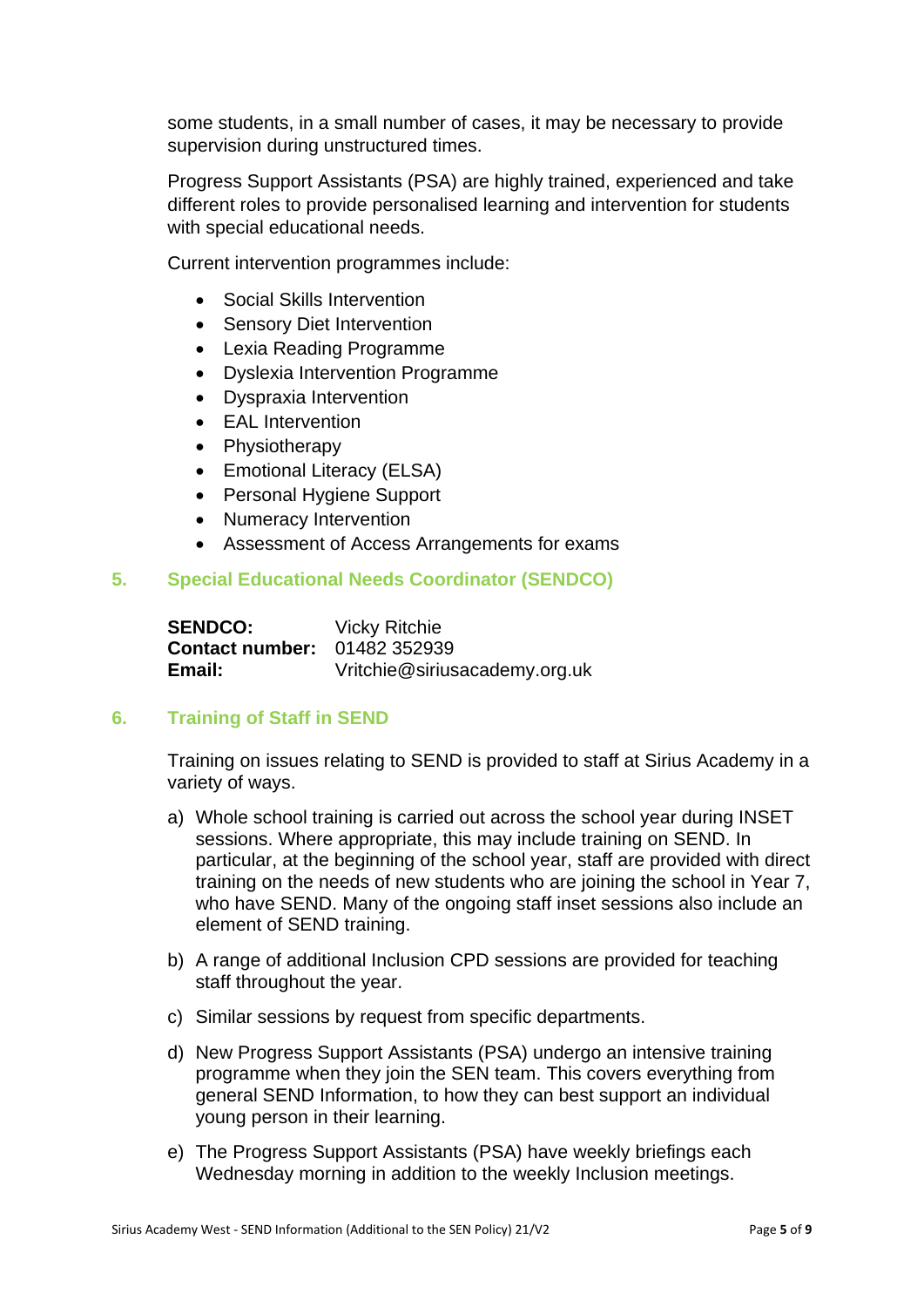f) All staff may attend external courses as appropriate.

# **7. Equipment and Facilities to Support SEND**

All needs for equipment and facilities will be assessed for each student individually. Dependent upon the nature of the need, funding may be provided by the school or requested from other appropriate agencies.

These agencies may include IPASS, who can provide specialist equipment for physical, visual, and hearing needs. They may even extend to requesting additional funding from the local authority if appropriate.

The school ensures appropriate access for disabled students through:

- Ramped access and lifts to all floors
- Disabled toilet/washroom facilities
- PSA's who are trained in Moving and Handling and Physiotherapy techniques
- Specialised space in which to provide Personal Care and Physiotherapy for students where appropriate
- The use of radios to enable immediate response/support when necessary
- Specialist PE equipment
- Some extra-curricular activities specifically tailored towards the physically disabled

#### **8. Consulting Parents of Young person with SEND**

Parents/carers can be involved at each stage of the; *assess, plan, do, review* process. They are invited to discuss the needs of their young person as part of the assessment process where necessary, allowing them to share knowledge about their young person. As a result of this discussion and other assessments, there will be agreed actions relating to how the young person's needs can be met. Parents/carers are invited to have an active role in the planning and decision making process regarding their young person's provision.

Subsequent to this, parents/carers will be kept informed of progress and outcomes as a result of these agreed actions in a number of ways:-

- a) Liaison with the tutor or Head of House
- b) Parents are welcome to contact the SEND department to discuss aspects of their young person's progress with staff.
- c) Parents Evenings when advice and support in helping their young person at home can also be given.
- d) Informal Coffee Mornings for parents
- e) Formal reviews of their young person's progress as appropriate, with the SENDCO and their Head of House

#### **9. Consulting Young People with SEND**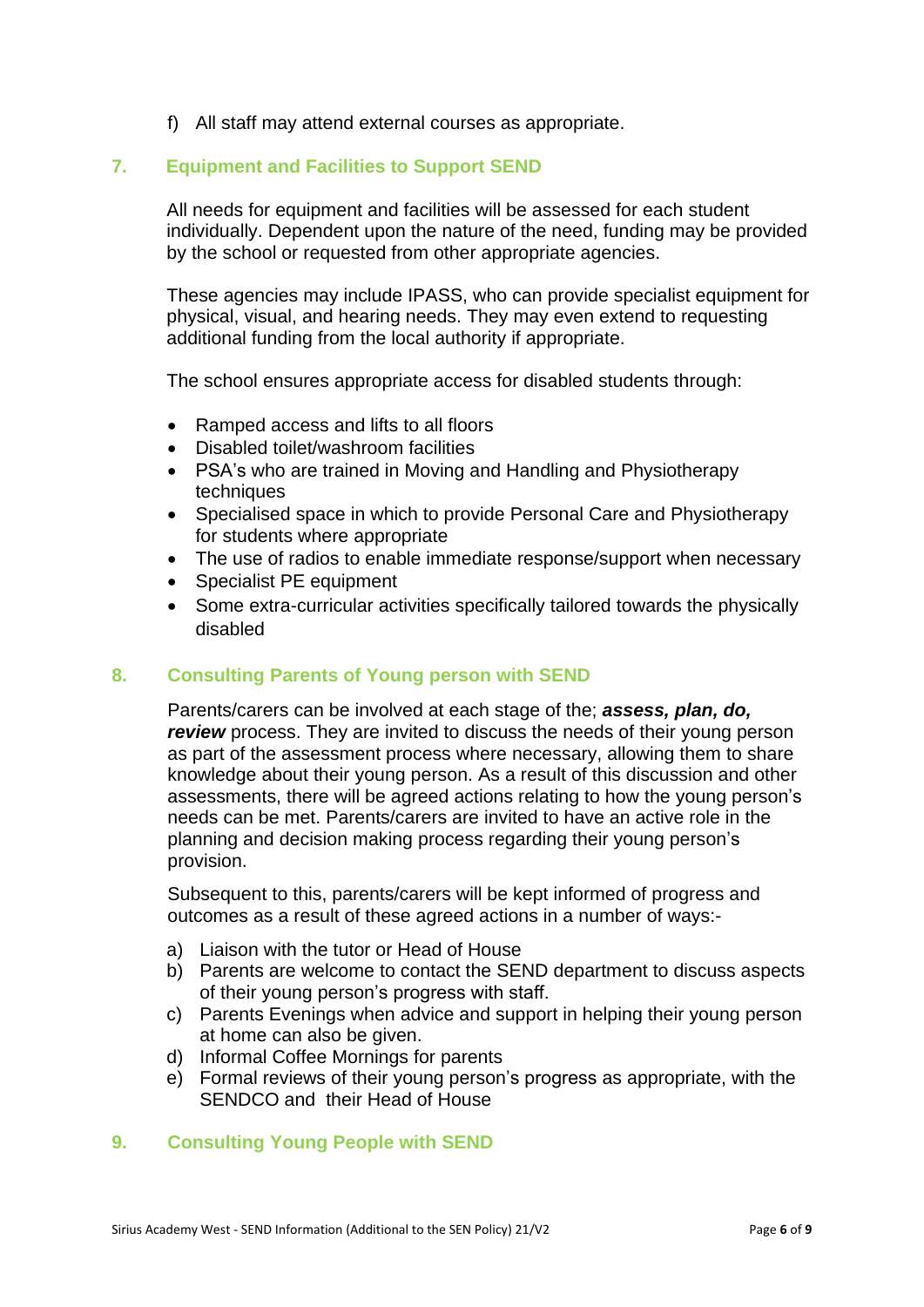- 1. The young person is involved, where appropriate at every stage of the *assess, plan, do, review* process:-
- a) At the initial assessing and planning stage, in order to support a 'personcentred approach', the young person's wishes and aspirations are taken into consideration, along with the outcomes they seek and the support they need to achieve them. These discussions enable individuals to feel that they have more control over decisions about their support.
- b) Where the young person may be unable to verbally communicate or even provide a written input, observations of the young person may be made in order to gather information regards their likes, interests, dislikes and difficulties.
- c) The thoughts and opinions of parents/carers, and those who know them best, may also be sought.
- d) Any documentation used as a part of the agreed provision will have a 'young person friendly' section which is shared with the young person so that they are able to understand all aspects of their support.
- 2. The young person is able to discuss any aspect of their provision in a number of ways:
	- a) Informally with their tutor, PSA, subject teacher or other SEN staff as often as they need.
	- b) Where appropriate, the young person will attend a more formal meeting to review their progress and provision.
	- c) A young person may contribute to this meeting either by attending in person or by providing written input.

# **10. Complaints Concerning SEND Provision**

Complaints about SEND provision within the school are first dealt with by the SENDCO during arranged meetings.

Where a satisfactory conclusion cannot be reached, the parent can then make an appointment to see the Principal during which further information can be exchanged and procedures altered as appropriate. If a satisfactory conclusion still cannot be reached then the Governing Body must become involved.

The school participates fully if receiving requests for information for tribunals or assisting parents in formulating appeals etc.

# **11. Involving External Bodies in Meeting the Needs of Students with SEND**

If a young person continues to make less than expected progress, even after provision has been made through the graduated approach, it may become necessary to involve outside agencies. Should this happen, the graduated response will continue to take place, but one or more of the agencies listed below, may be involved at any stage of the process, particularly that of assessment. These may include (but are not limited to):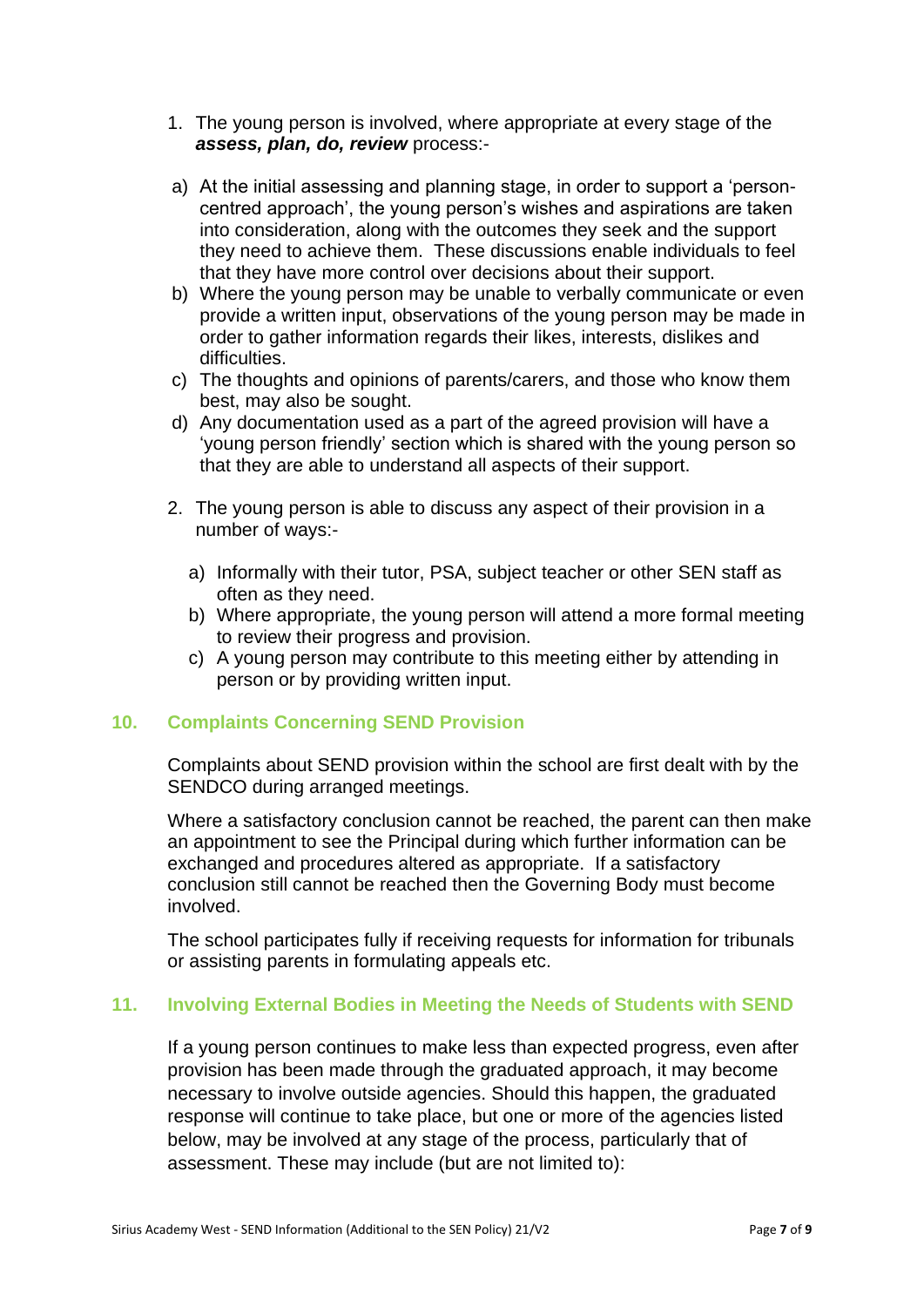- Educational Psychologists (EP)
- Speech and Language Support Team (SALT)
- Northcott Outreach (ASD Support Team)
- Integrated Physical and Sensory Service (IPaSS) for visual/hearing/physical needs
- NHS Physiotherapy Services
- Connexions careers advice
- Children's Centres
- Child and Adult Mental Health Services (CAHMS)
- Rowan Centre Home Education Support
- Kids Parent Partnership
- Educational Welfare Officer (EWO)
- School Nursing Team
- Whitehouse Unit
- Dove House Bereavement Support Team
- Sibling Support Services Barnardo's
- Police
- National Autism Society

Links to all of these can be found in the Hull Authority Local offer.

Advice may be sought from one or several service providers, when considering the initiation of a statutory assessment. Full details of this may be found in the DFE SEN Code of Practice (2014), but an overview is provided in the Sirius Academy SEN Policy.

# **12. Contact Details of Support Services**

Should a parent/carer need to speak to anyone regarding the education of their young person and their special educational needs, the following are some good starting points:

The school SENDCO, contact details (see section 5).

| <b>KIDS Parent Partnership:</b> | <b>182 Chanterlands Avenue</b> |
|---------------------------------|--------------------------------|
|                                 | Hull                           |
|                                 | HU5 4DJ                        |
|                                 | Tel: 01482 467540              |
|                                 |                                |

All other services can be found through Hull Local Authority offer, which can be found by following the link below:

# **13. Supporting Students with SEND through Transition**